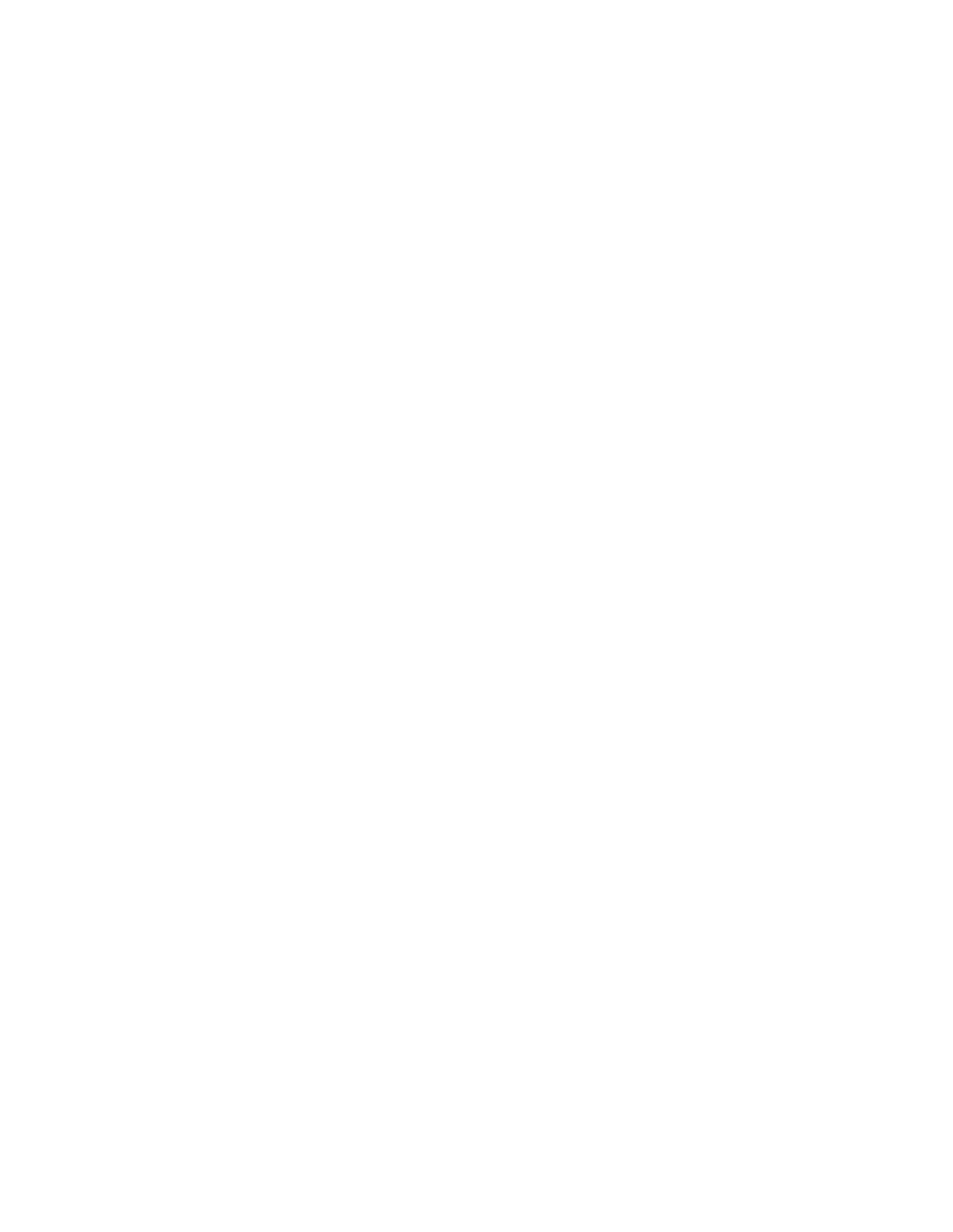# **Change History**

## **For Version 0.0b**

- Initial draft proposal.

## **For Version 0.0c**

- Change var setting in Volt-VAr array from %Wmax to %avail vars. Add MPPT block. Change Dynamic VAr to Dynamic Reactive Current. Add description for control mode enumerations. Add new appendix A for additional basic monitoring points; rename existing appendix A to appendix B.

### **For Version 0.0f**

Move Modbus maps to separate spreadsheet document. Add figures and descriptive text for various control modes.

### **For Version 0.1**

- Update associated map spreadsheet based on Jan 18 meeting.

#### **For Version 0.2**

- Minor updates based on Jan 25 meeting.

#### **For Version 0.2a**

- Add new figure showing example chained control blocks. Remove text mentioning a corresponding floating point map. Remove additional DC measurements from Appendix A.

### **For Version 0.3**

- Add text regarding lifetime energy accumulations. Update figures 1, 3 and 7. Add DC measurements back into Appendix A. New SunSpec logo. Add meaning for VAR setting in volt-var arrays. Change "VarXXX" to "VArXXX" and Pref to WRef to match IEC nomenclature. New figures for dynamic reactive current support.

#### **For Version 0.4**

- Remove appendices. Add Security section.

### **For Version 0.5**

Reword parts of the Dynamic Reactive Current support section to match the figures  $(11 \& 12)$ . Add text to Nameplate Ratings and Basic Settings blocks for positive and negative VARs and leading and lagging power factor. Add text to Measurements block for new status limit bit mask. Add Acknowledgements section.

### **For Version 0.8**

- Replace figure 7 and add table 1 with info from latest IEC 61850-90-7 draft 21. Use short names when referring to data elements. Add statement of representation of percentages.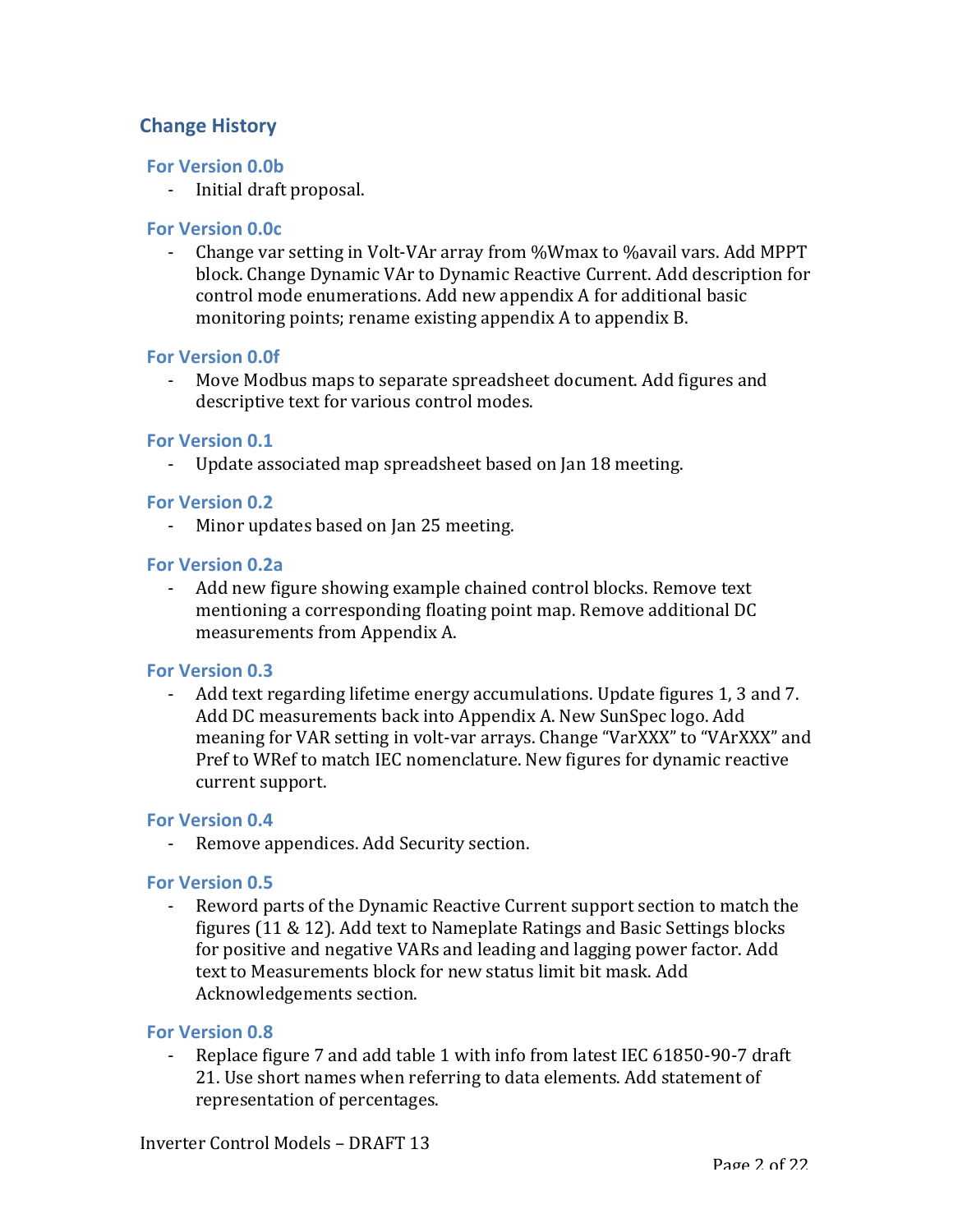#### **For Version 0.9**

Update figures 3, 7, 8 and 18 with info from IEC 61850-90-7 draft 27a. Delete original figure 4. Clarify text for low pass filter on independent variable in curves. Recommend four curves of 10 points each for Watt-PF array for consistency and scheduling. Increase recommended number of points for LVRT/HVRT curves from 10 to 16. Change function name of "Static Volt-VAR" to "Volt-VAR".

#### **For DRAFT 10**

- Writeable clarification.
- Supported modes and options clarification

#### **For DRAFT 11**

- Standardization on EEI sign convention for Power Factor notation.
- Replace two quadrant VAr and PF settings with four quadrant values.
- Add new LFRT/HFRT models.
- Increase minimum array size to 20 points for all curves.
- Add recommendations for handling of errors and unsupported values/enumerations.

#### **For DRAFT 12**

- Clarify behavior of Enable registers. Cleanup up terminology ("function" and "block" now "model" in most cases).

#### **For DRAFT 13**

- 1.2 Updated Title Page
- 1.2 Updated Copyright
- 1.2 Updated Abstract
- 1.2 Added "Protocol Mapping" section
- 1.2 Added "Support" section
- 1.2 Added "Certification" section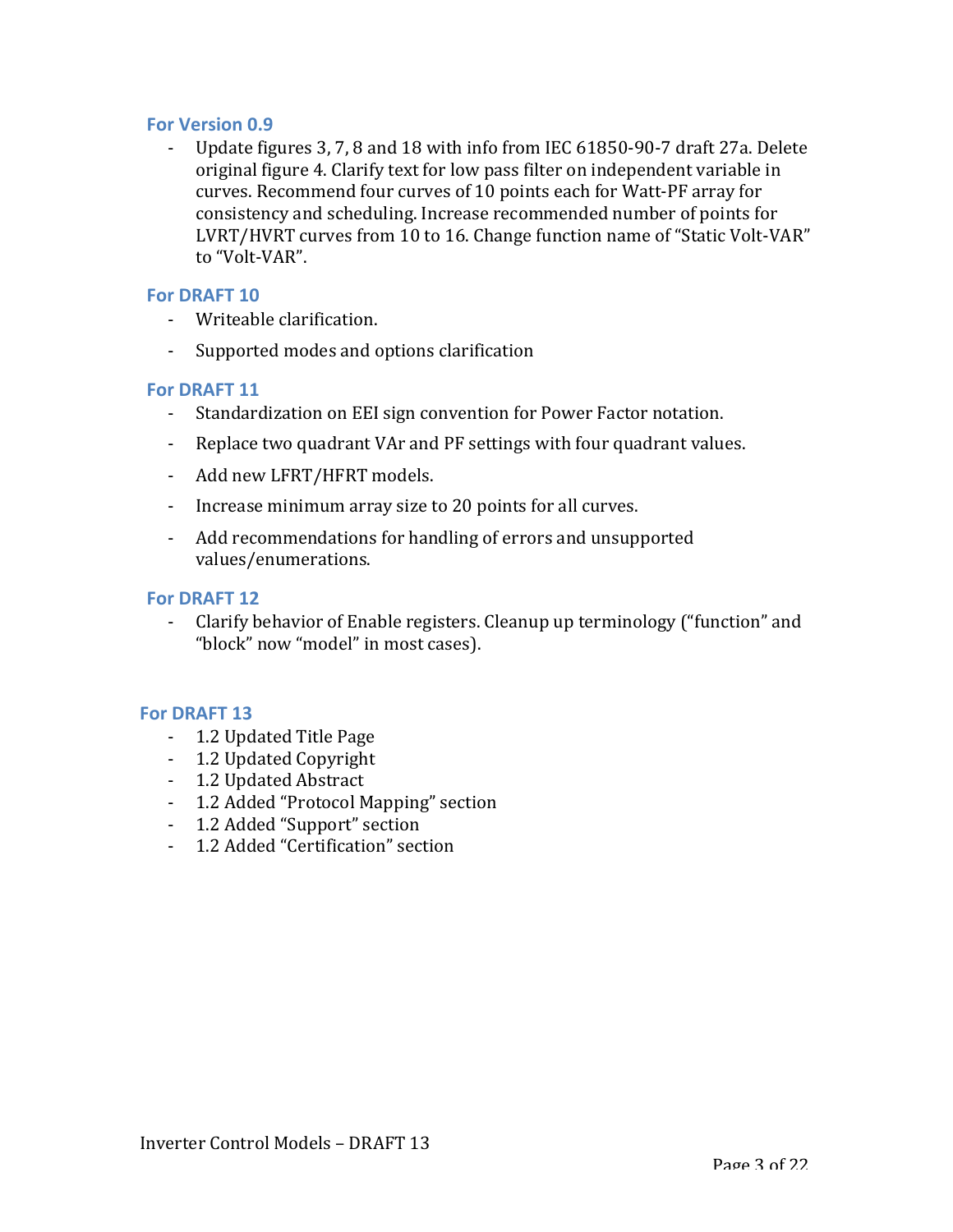Copyright © SunSpec Alliance 2014. All Rights Reserved.

This document and the information contained herein is provided on an "AS IS" basis and the SunSpec Alliance DISCLAIMS ALL WARRANTIES, EXPRESS OR IMPLIED, INCLUDING BUT NOT LIMITED TO ANY WARRANTY THAT THE USE OF THE INFORMATION HEREIN WILL NOT INFRINGE ANY OWNERSHIP RIGHTS OR ANY IMPLIED WARRANTIES OF MERCHANTABILITY OR FITNESS FOR A PARTICULAR PURPOSE.

This document may be used, copied, and furnished to others, without restrictions of any kind, provided that this document itself may not be modified in anyway, except as needed by the SunSpec Technical Committee and as governed by the SunSpec IPR Policy. The complete policy of the SunSpec Alliance can be found at www.sunspec.org.

# **Acknowledgements**

Figures 2, 4, 5, 9, 10, 11, 13, 14, 16 courtesy of EPRI 1023059 (reference 4).

Figures 3, 6, 7, 8, 12, 15 and Table 1 courtesy of IEC 61850-90-7 (reference 3).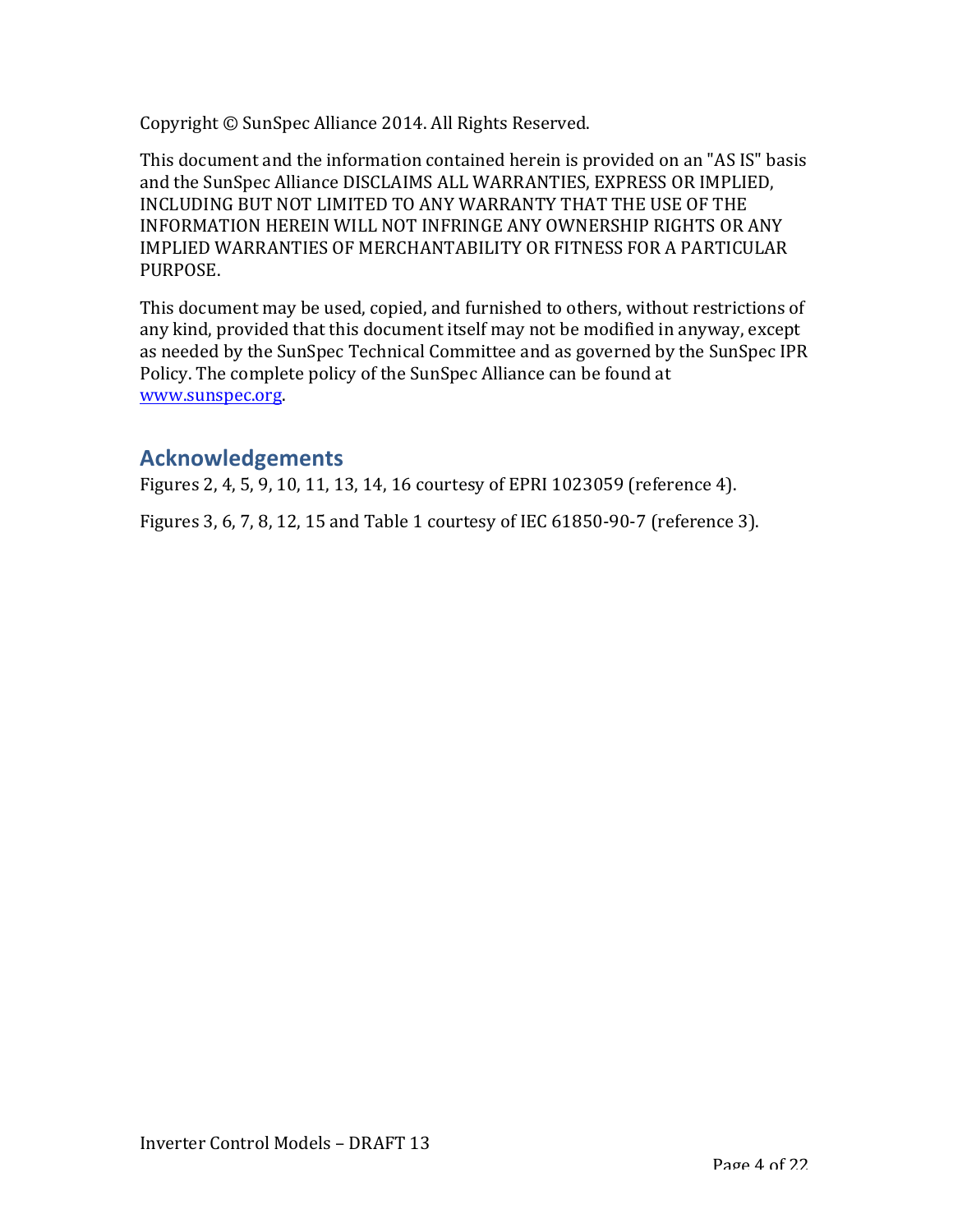# **Introduction**

The SunSpec Alliance Interoperability Specifications describe the data models and MODBUS register mappings for devices used in Renewable Energy systems. The original Inverter Models specification addressed the basic read-only inverter data (monitoring). This document defines a model for support of programmed, scheduled and autonomous inverter control operations. To allow these new inverter control modes to be optional on a feature basis, a set of new SunSpec Models are defined for these new features. This allows the inverter to offer a set of capabilities to clients and for those clients to discover the capabilities of the inverter and allow a client to skip models it does not recognize or implement (Figure 1). It is intended that this specification apply to single-phase, split-phase and three-phase inverters.

The work in this document is based on past and on-going work in various industry and standards bodies, including IEC TC57/WG17, DNP3 User's Group and EPRI.

# **Protocol Mapping**

The device specifications outlined in this document support Modbus and XML protocol.

# **References**

[1] *Specification for Smart Inverter Interactions with the Electric Grid Using International Electrotechnical Commission 61850, EPRI, Palo Alto, CA: 2010.* 1021674.

[2] *DNP3 Profile for Basic Photovoltaic Generation and Storage*, DNP3 AN2011-001, Version 2011-03-21.

[3] *IEC* 61850 Object Models for Photovoltaic, Storage and Other DER Inverters, IEC 61850-90-7, draft ver 27a

[4] *Common Functions for Smart Inverters.* EPRI, Palo Alto, CA: 2011. Product ID Number 1023059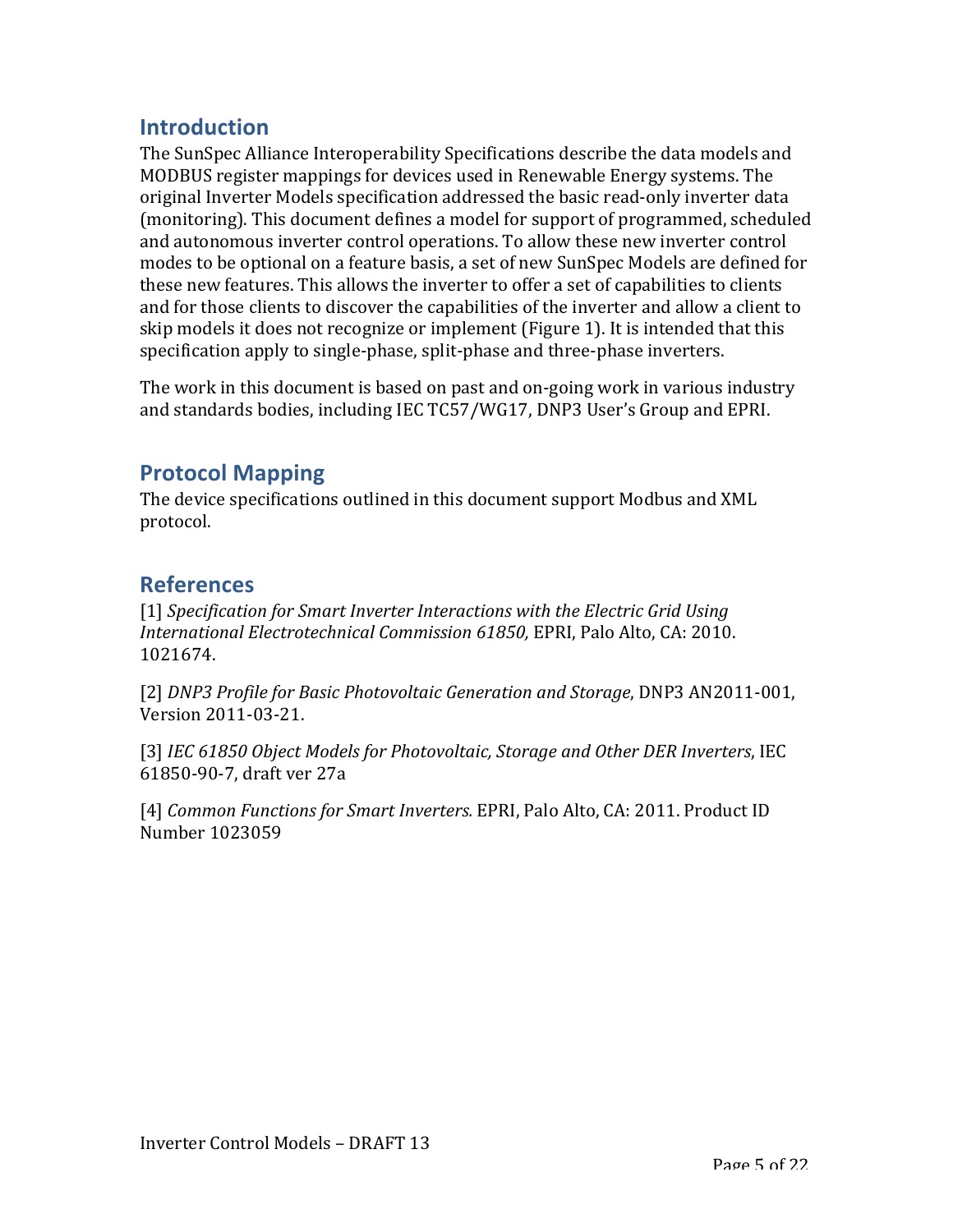

**Figure 1: Chained Inverter Control Models** 

# **Inverter Controls Overview**

The following top-level data elements are provided to describe each inverter controls model.

- **C\_SunSpec\_ID** A well-known value  $12x/13x$  that uniquely identifies this model as an inverter controls model.
- **C** SunSpec Length The length of the inverter control model in registers, not including the ID or Length registers.

The various device id models are described in detail in the subsequent sections. All control models, excepting Nameplate, Basic Settings and Extended Measurement and Status, are optional, but if a particular control model is used, all of the defined registers in that model must be present. Implementations should leave unused or unsupported data points within a control model set to the "not implemented" value specified in the SunSpec Common Model. For example, the Not Implemented value for a 16 bit signed integer is  $0x8000$ .

Settings are marked in the PICS document with access RW. It is not required to support writeable for all settings. Settings may be read-only if the setting is fixed or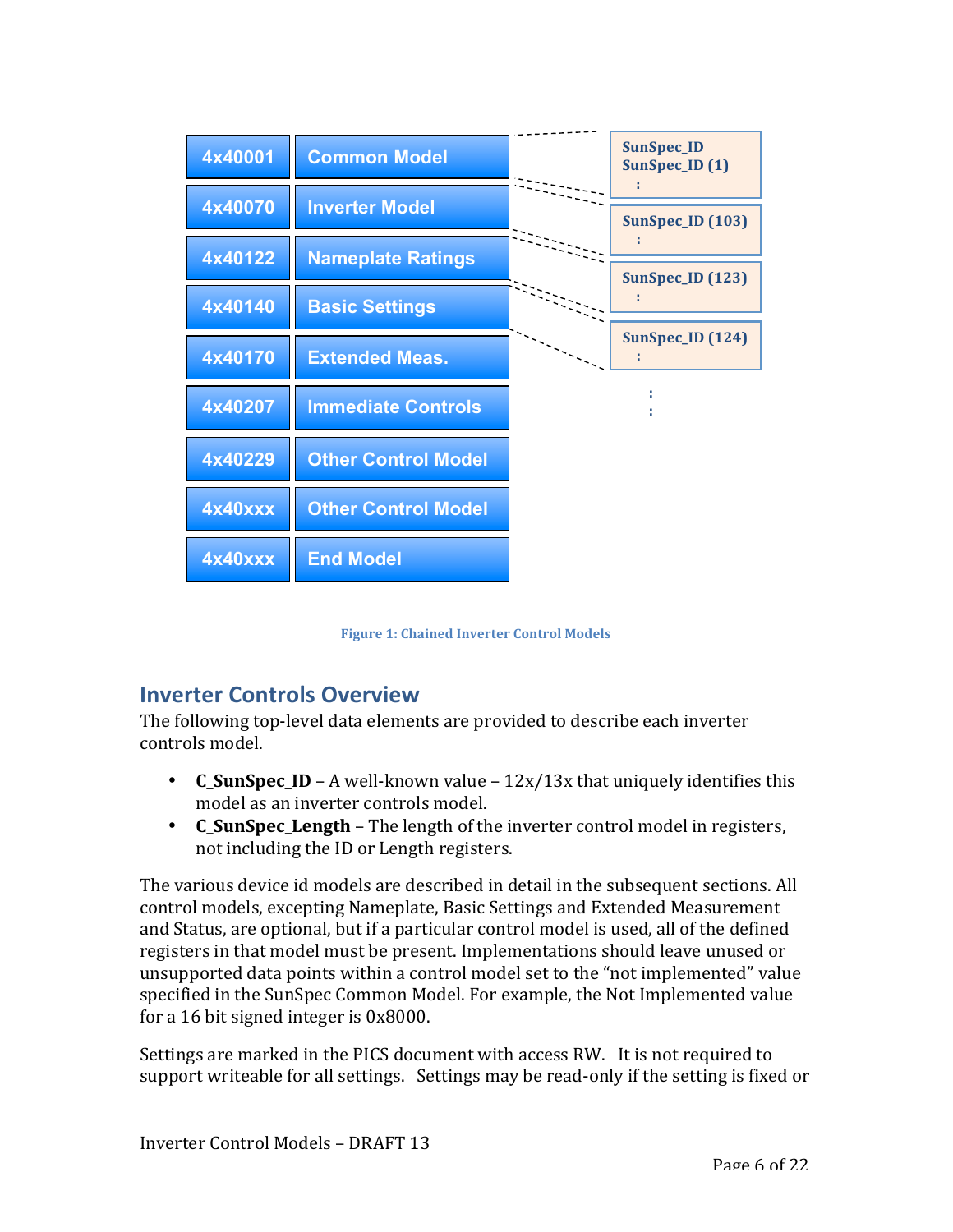not settable via the communication interface. Such limitations shall be noted in the PICS document.

Some settings specify various modes are options. It is not required for implementations to support all modes and options. Any limitations should be noted in the PICS document. Any application writing an unsupported mode or optional value shall receive a Modbus "Illegal data value, exception 3" response.

Many control points are specified in terms of percent of a fundamental setting or nameplate rating (e.g., percent of WMax or percent of VRef). Unless otherwise stated, data elements with units of percent are integer values from 0 to 100 and a scale factor of 0. In many instances, a scale factor register is provided to allow higher resolution (e.g., a value of 124 with a scale factor of  $-1$  represents 12.4%).

Most of the control models include a time window, reversion timeout value and ramp time. The time window is a period of time within which the inverter randomly delays before beginning execution of the command. This helps prevent a groups of inverters from changing state or operating level at the exact same time. The reversion timeout value (if non-zero) specifies a time for the requested change to revert to its default state. A timeout value of zero means the change persists until another change is made. If a reversion timer expires and control reverts to its default state, any bits in the StActCtl register and/or associated enable register, if supported, must be updated to reflect the new state. The ramp time is a fixed time in seconds, over which the inverter settings are to transition from their pre-setting level to their post-setting level. The purpose of this parameter is to prevent sudden changes in output as a result of the receipt of a new command (Figure 2).



**Figure 2: Example Time Window and Ramp Time** 

Many curve based controls also provide settings for a low pass filter and/or maximum increment and decrement gradients. The low pass filter is applied to the independent variable of the curve while the gradients are applied to the dependent variable (Figure 3). The low pass filter is specified by RmpPT1ms, the time, in seconds to achieve a change of  $3\tau$  (95%). RmpDecTmm and RmpIncTmm (in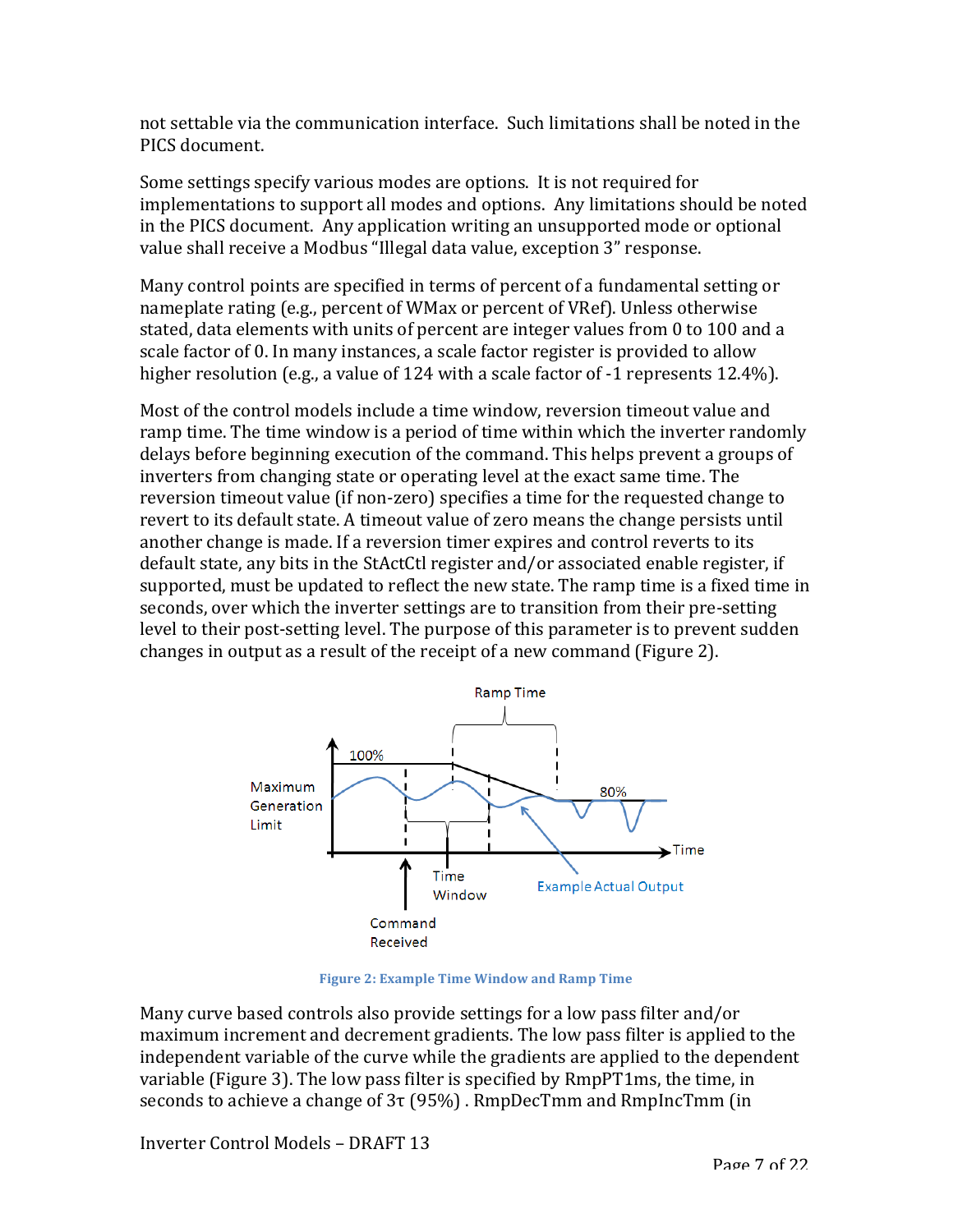percent of output change per minute) provide the limiting linear gradients to avoid sharp shifts at the breakpoints of the piecewise linear curve.



**Figure 3: Transfer Function for Curve-Based Controls** 

# **Nameplate Ratings (Model 120)**

The nameplate ratings are read-only values set by the inverter manufacturer by design or manufactured configuration. They specify such values as the continuous power output rating (WRtg), continuous VAR capability in each quadrant (VArRtgQ1, VArRtgQ2, VArRtgQ3 and VArRtgQ4) and scale factors for these values. The nameplate ratings are used as the default values for the corresponding basic settings, such as WMax and VArMaxQn used in the other inverter control models (Figure 4). Some inverter architectures may have different VAR capability for positive (leading/inductive) VARs versus negative (lagging/capacitive) VARs, so the nameplate rating model includes four values each for maximum VAR and minimum  $PF$  ratings – one for each quadrant - instead of a single rating for each.

# **Basic Settings (Model 121)**

The Basic Settings model provides a means to modify the operating limits of an inverter as originally set by the nameplate ratings. For example, the operating level may be reduced or increased as a function of the number of attached PV panels or condition of the equipment or even season of the year or intended use. The Basic Settings section also includes settings related to a specific installation, such as VRef, the voltage at the point of common coupling, VRefOfs, the voltage difference from the point of common coupling to the electrical connection point of the inverter, and the set point for the nominal frequency (Figure 5). Similar to the Nameplate Ratings model, four values each are provided for the maximum VAR values..

While a watt-power factor array is provided for fine control of power factor versus active power, some installations may want a simpler way to control PF limits, for example to allow the PF to autonomously decrease down to a prescribed minimum, after which power or other inverter setting(s) would be limited to keep the  $PF$ pinned to that minimum value. To accommodate this, the PFMinQ1 through  $PFMinQ4$  registers are available to set an operating limit (greater than or equal to the respective PF ratings) for power factor.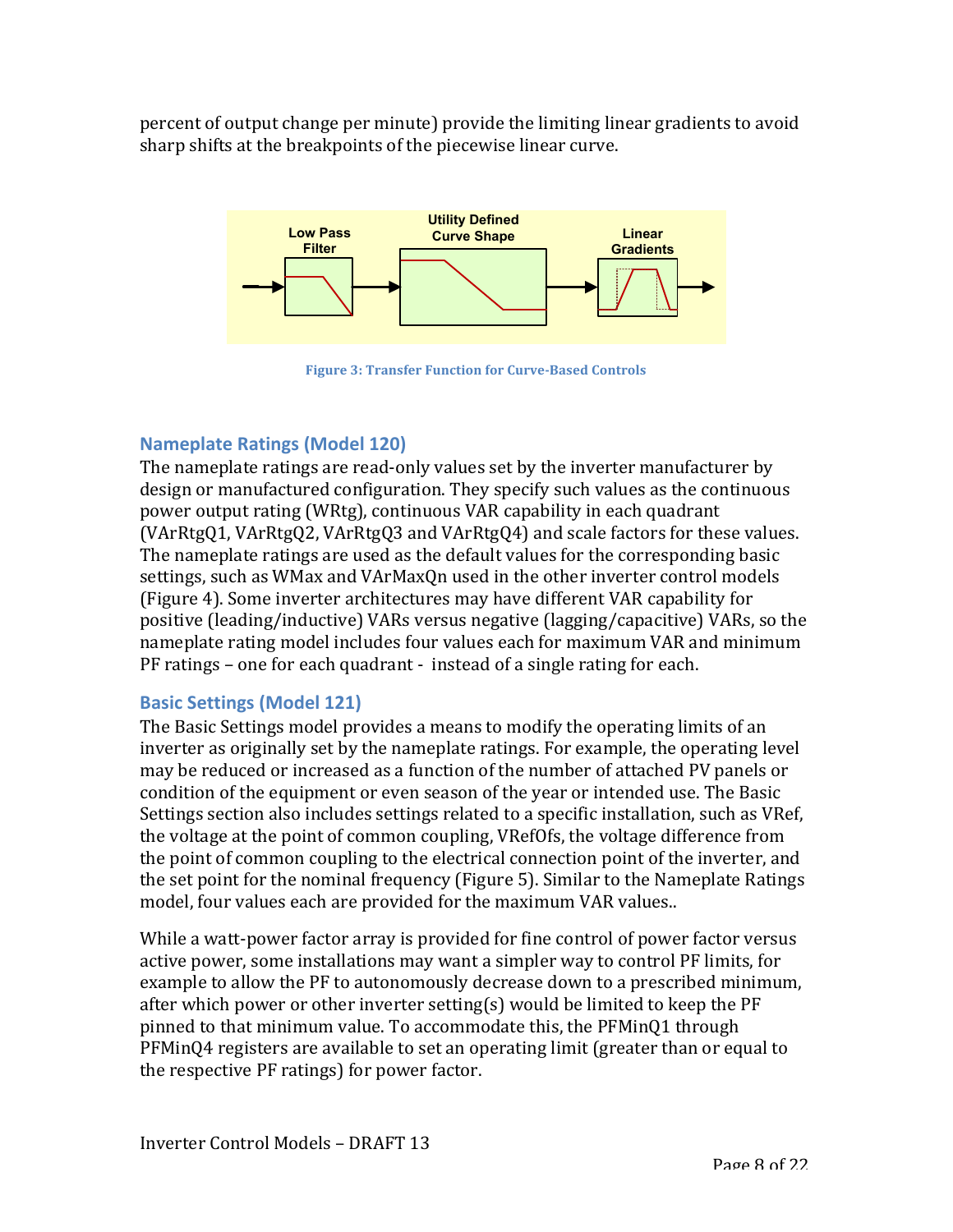

**Figure 4: Nameplate and Operational Settings (producer frame of reference)** 





#### **Measurements and Extended Status Reporting (Model 122)**

Basic status reporting is defined in the base Inverter Models document. With interactive inverter controls, additional status reporting is required. This includes primary information, including ECP/grid connection status, PV connection/availability, storage connection/availability and lifetime accumulated real, apparent and reactive energy values. While the base inverter model includes scaled lifetime real energy, the energy values in this model are all 64-bit quantities. Reactive energy by quadrant is included for multi-quadrant inverters. The quadrant nomenclature is per Figure 4.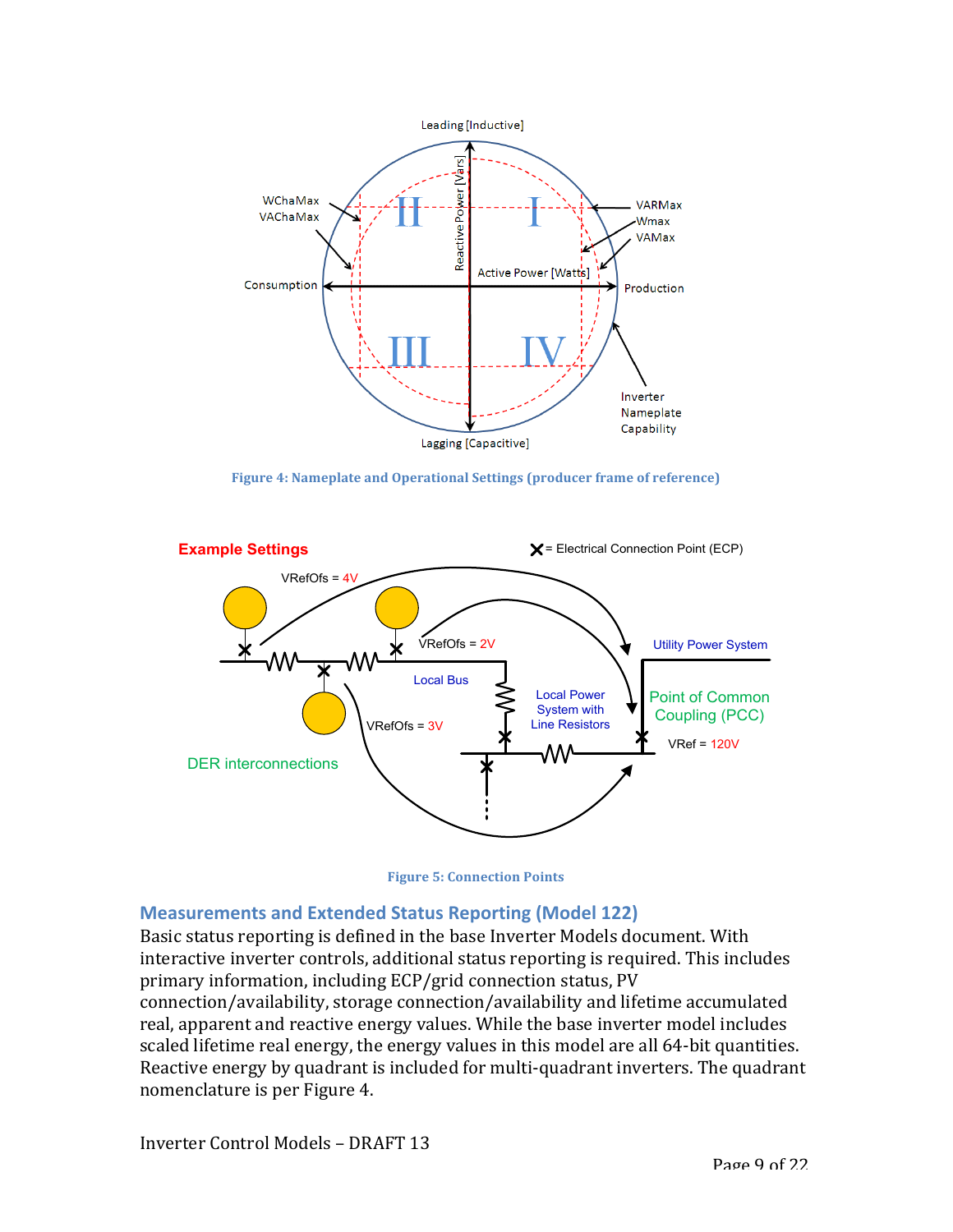In some installations, a customer, user or energy provider/supplier may want to know if an inverter is operating at one of its defined limits. This can be achieved by reading the current values for the parameters of interest and comparing to the prescribed limits. However, to make the task easier, an optional status bit mask is introduced to indicate when one of the defined limits is reached (maximum real, apparent or reactive power, available VARs or minimum power factor). These status bits are cleared by the device when the register is read and on powerup.

The optional StActCtl register provides feedback to the controller on which controls are active. The bits in this register should indicate actual current operating status of a given control, not just the enabled state. For example, a given control may be enabled but not active due to randomization window, ramp time or a higher priority control. In this case, its status bit would indicate not active (0).

Time settings are included to support the use of schedules and time stamping of events. Time source, TmSrc, is a string that defines the source of the inverter time reference. Possible strings could include "RTC", "SNTP", GPS", "DNP3", "Modbus", etc. The current time, Tms, is read/write register that can be used to read the current inverter time, as well as set the time if the time source is Modbus or the inverter requires an initial time setting for its internal real time clock (RTC). Since there is no practical use for representing time in the past, Tms is define as an unsigned  $32$ -bit integer with an epoch of 01 Jan  $2000 00:00:00 0$  UTC.

## **Immediate Controls (Model 123)**

The immediate controls model includes the following: connect/disconnect from the grid, adjust maximum generation level  $up/down$ , adjust power factor and adjust fixed VAR delivery. Note that setting power factor and VARs are mutually exclusive, but otherwise one or more of these controls may be active at the same time. The sign convention for power factor is the EEI convention (Figure 6).

Each of the immediate control functions, except connect/disconnect, has an associated enable (Ena) register. Each time a control value is changed, the associated enable register must be written with the ENABLED value (1). If a reversion timer is set for a given control, the associated enable register must be cleared by the device when the timer expires. Due to random window and ramp times, the enable register may not indicate the actual operational status of a control. Use the StActCtl register of the Measurements and Extended Status model, if available, to determine the current state of the inverter controls.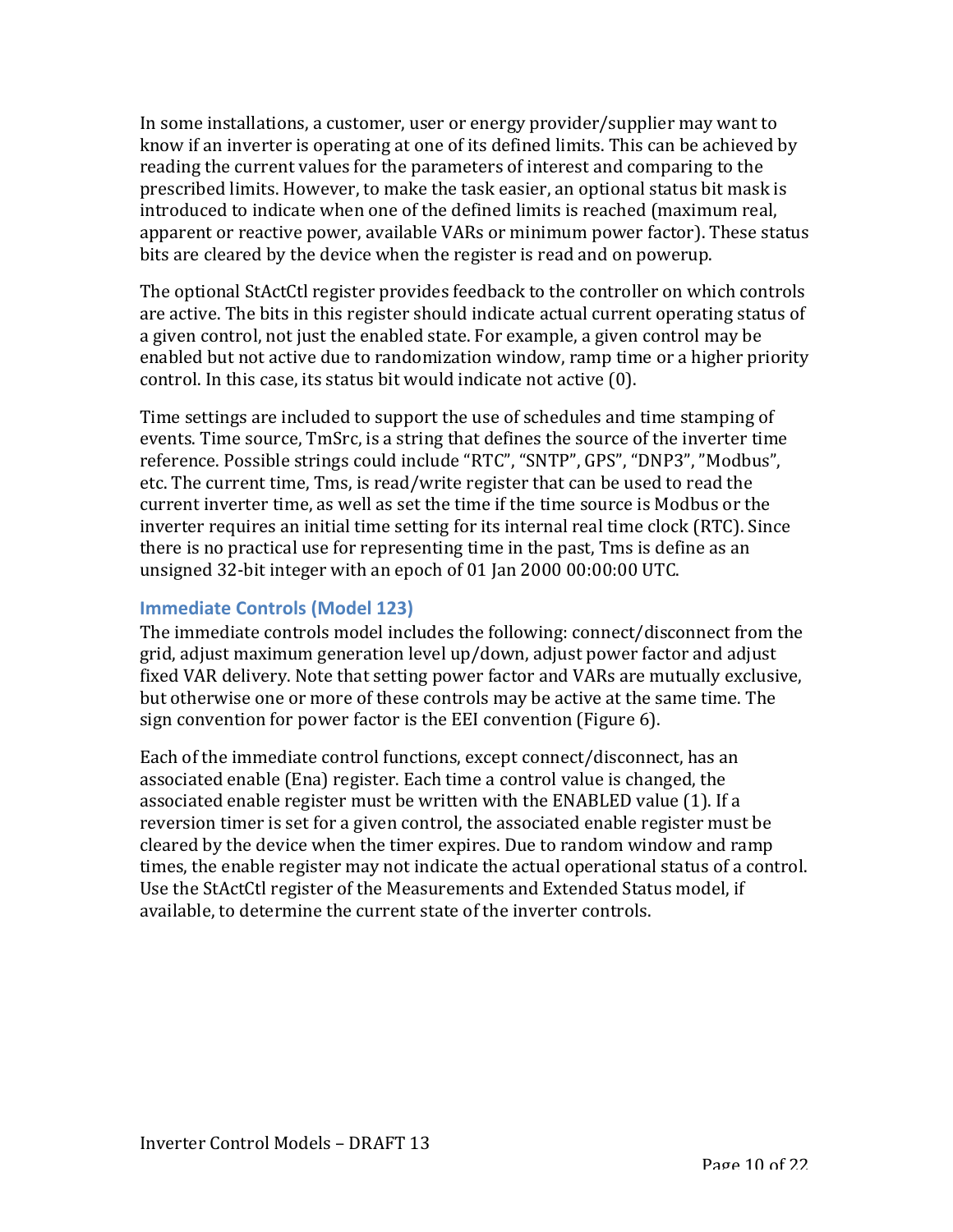



**Figure 6: EEI Power Factor sign convention** 

### **Basic Storage Control (Model 124)**

The Storage Controls model includes settings, status and controls for battery-based storage subsystems. The settings include maximum charge and discharge rates, minimum reserve and their respective scale factors. Status includes the current available energy, available storage, internal battery voltage and the charge status. Controls include requesting real power (charge or discharge storage), setting the charge or discharge rate and an indication if charge is allowed from the grid or PV only.

### **Pricing Signal (Model 125)**

The pricing signal is used to adjust the power output or with storage systems to allowing the storage system to manage its charging and discharging based on an abstract pricing signal indicating the price (or value) of energy. The actual pricing signal value is utility or ESP defined, but could be absolute price in local currency, price difference (positive or negative) in local currency or a price multiplier. Or, it could be an abstract value, such as high/medium/low.

When the pricing signal is used in conjunction with Basic Scheduling to modify the inverter operating conditions based on the pricing signal value, the actual meaning

Inverter Control Models – DRAFT 13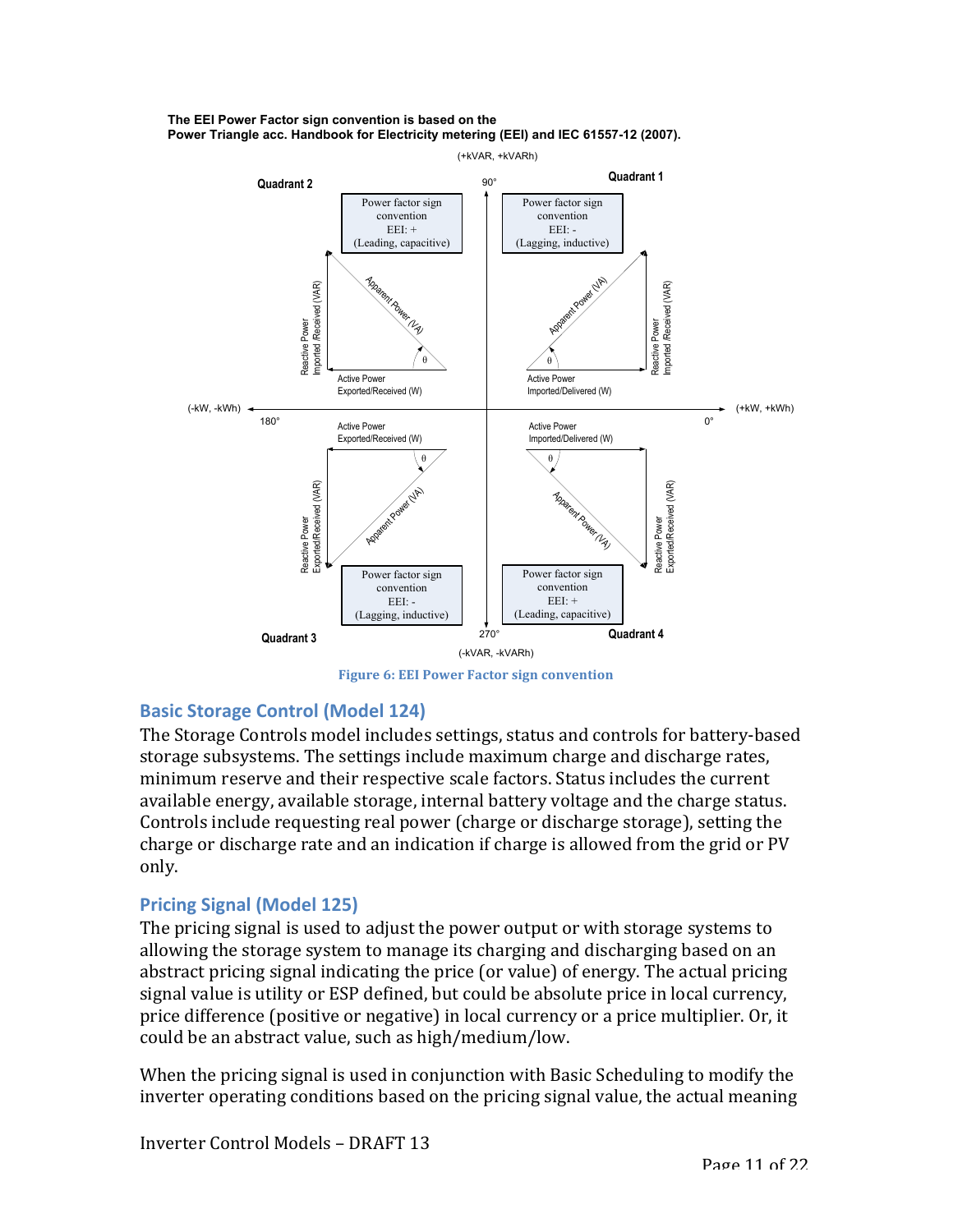of the price signal, must match the control or range  $(x)$  values in the corresponding schedule array so a meaningful comparison/match can be made.

## **Volt-VAR Arrays (Model 126)**

The Volt-VAR model provides one or more Volt-VAR arrays, each of which consists of Volt-VAR pairs: a set of voltage levels and their corresponding VAR levels that will be treated as a piecewise linear function with hysteresis (Figure 7). Hysteresis is not required and if not present, the falling voltage curve follows the rising curve. Hysteresis can be simulated with a deadband (Figure 8). The voltage is in percent of VRef, the voltage at the point of common coupling. The VAR setting meaning depends on the DeptRef which selects percent of available VARs (VArAval), percent of maximum available VARs (VArMax) or percent of maximum watts (WMax). In addition to the array points, an increment and decrement ramp rate and ramp time are included. A minimum of four curves of 20 points each are recommended to allow a controller to select a pre-defined profile or for scheduling.



**Figure 7: Volt-VAR Array Setting with Hysteresis** 



**Figure 8: Volt-VAR Array Setting with Deadband**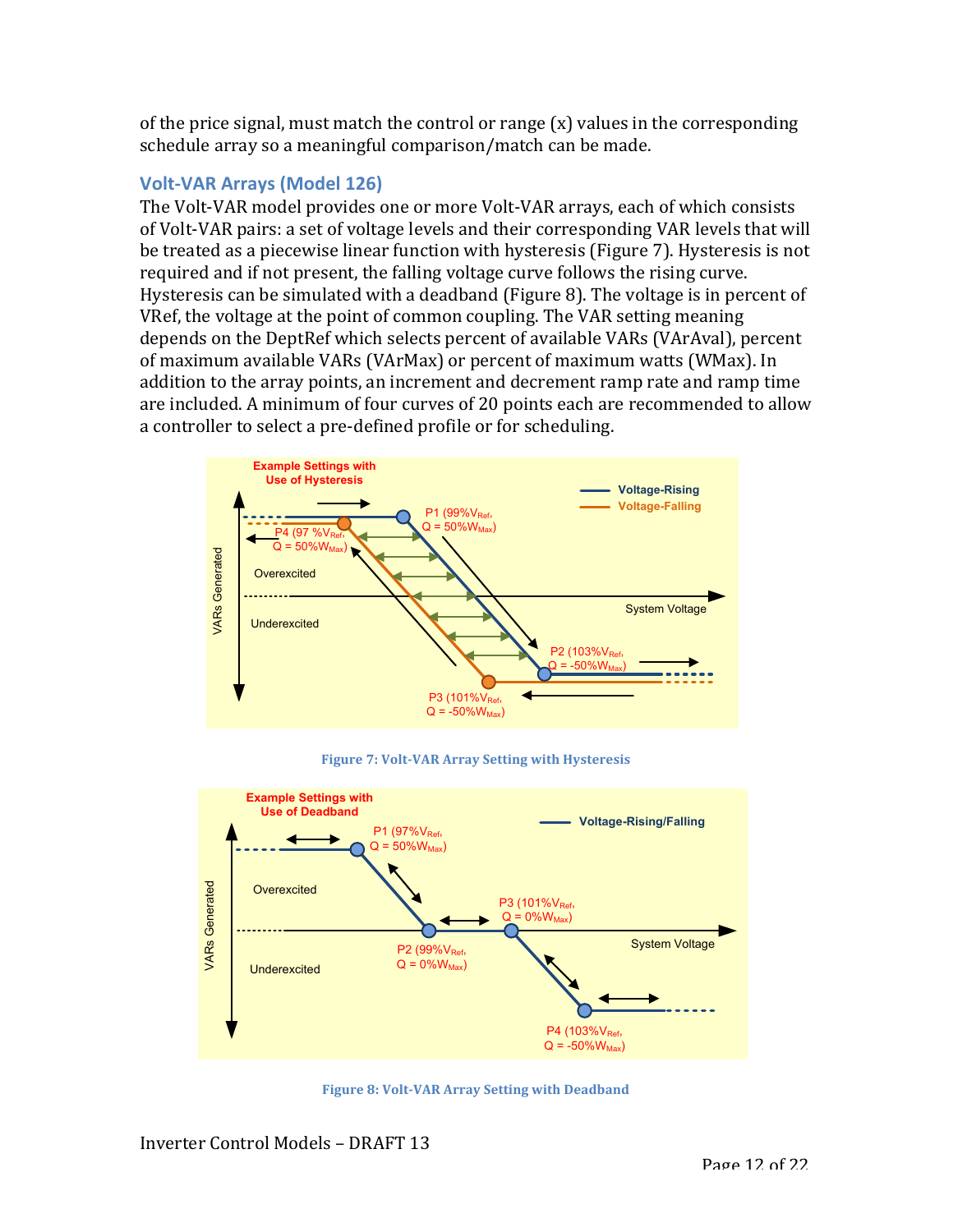## **Frequency-Watt Control (Model 127, Model 134)**

Frequency-watt control is used to limit active power generation or consumption when the line frequency deviates from nominal by a specified amount. There are two approaches available for frequency-watt control: the parameter approach and the curve approach.

In the parameter-based approach (Model 127), the active power output is reduced (curtailed) when the measured frequency exceeds the nominal frequency by a specified amount (HzStr) and removes the power restriction when the frequency deviation drops below the specified stop frequency (HzStop). Hysteresis is available, as is a gradient for the rate of power curtailment and restoration (







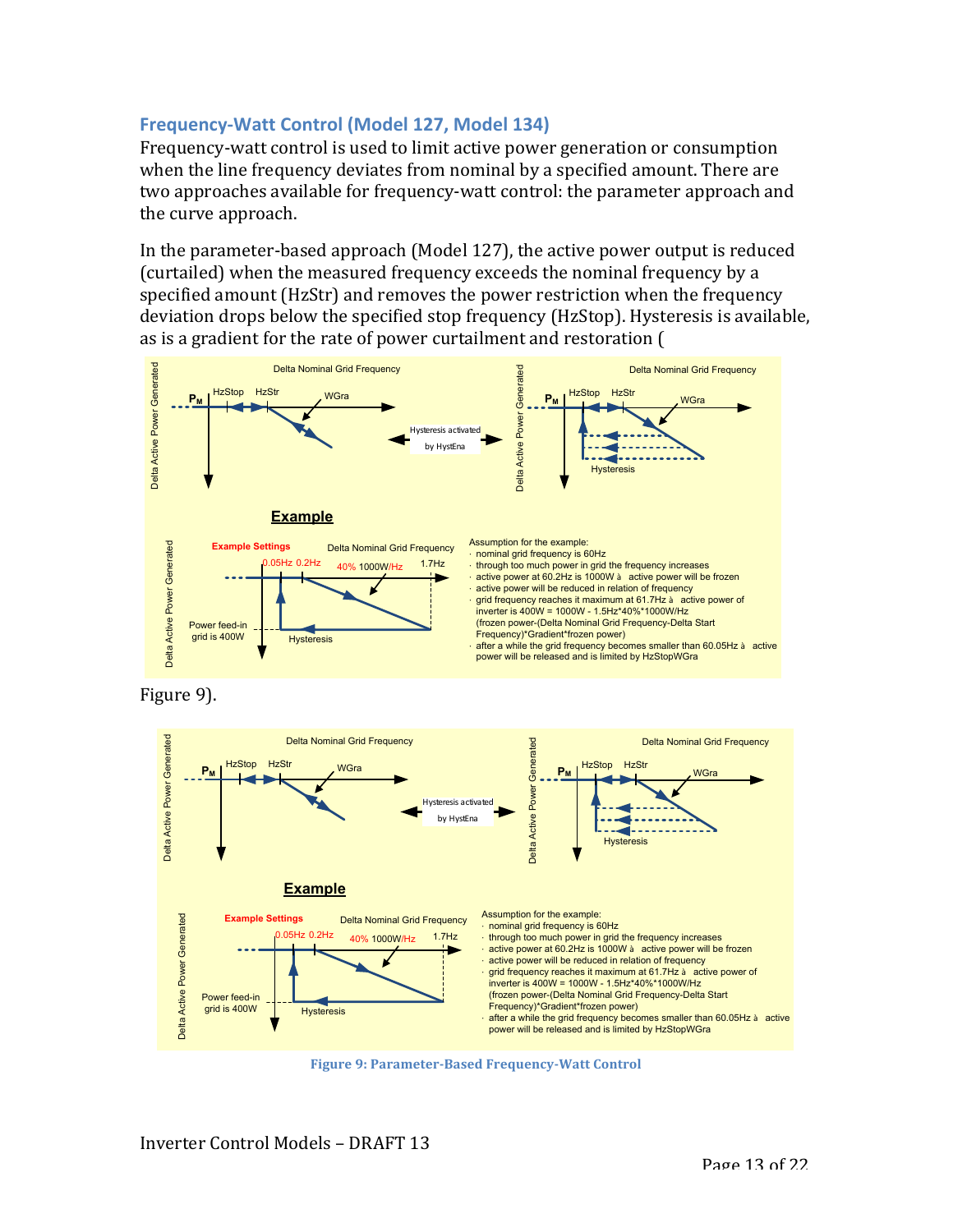The curve-based approach (Model 134) consists of one or more frequency-watt arrays, each of which consists of frequency-watt pairs: a set of frequencies and their corresponding Watt levels that will be treated as a piecewise linear function with hysteresis (Figure 10). The frequency setting is the actual frequency in Hertz. The watt setting is  $0\%$  to 100% of the maximum available watts (WMax). In a storage system, the watt setting may be negative to indicate the system should absorb power from the grid to try and reduce the frequency even further. Hysteresis is supported, as well as an optional snapshot mode. A minimum of four curves with 20 points each is recommended.



**Figure 10: Curve-Based Frequency-Watt Control with Hysteresis** 

In some cases, it may be desirable to limit and reduce power output relative to the instantaneous output power at the moment when frequency deviates to a certain point (snapshot). To enable this capability, each frequency-watt mode configuration may optionally include the following parameters, in addition to the array: SnptW, WRefStrHz and WRefStopHz.

# **Dynamic Reactive Current (Model 128)**

This control provides a mechanism for inverters to provide reactive current support in response to dynamic variations in service voltage. This is distinct from the Volt-VAR function in that the controlling parameter is the change in voltage from a moving average, rather than the instantaneous voltage level itself. The FilTms setting is used to specify the time window used to calculate the moving average of VRef. ArGraSag and ArGraSwell identify the additional reactive current as a percent of the rated current (ARtg), based on the delta voltage from the moving average of voltage. A deadband, defined by DbVMin and DbVMax, can be used to limit this function to be activated only when the delta voltage exceeds some limit (Figure 11).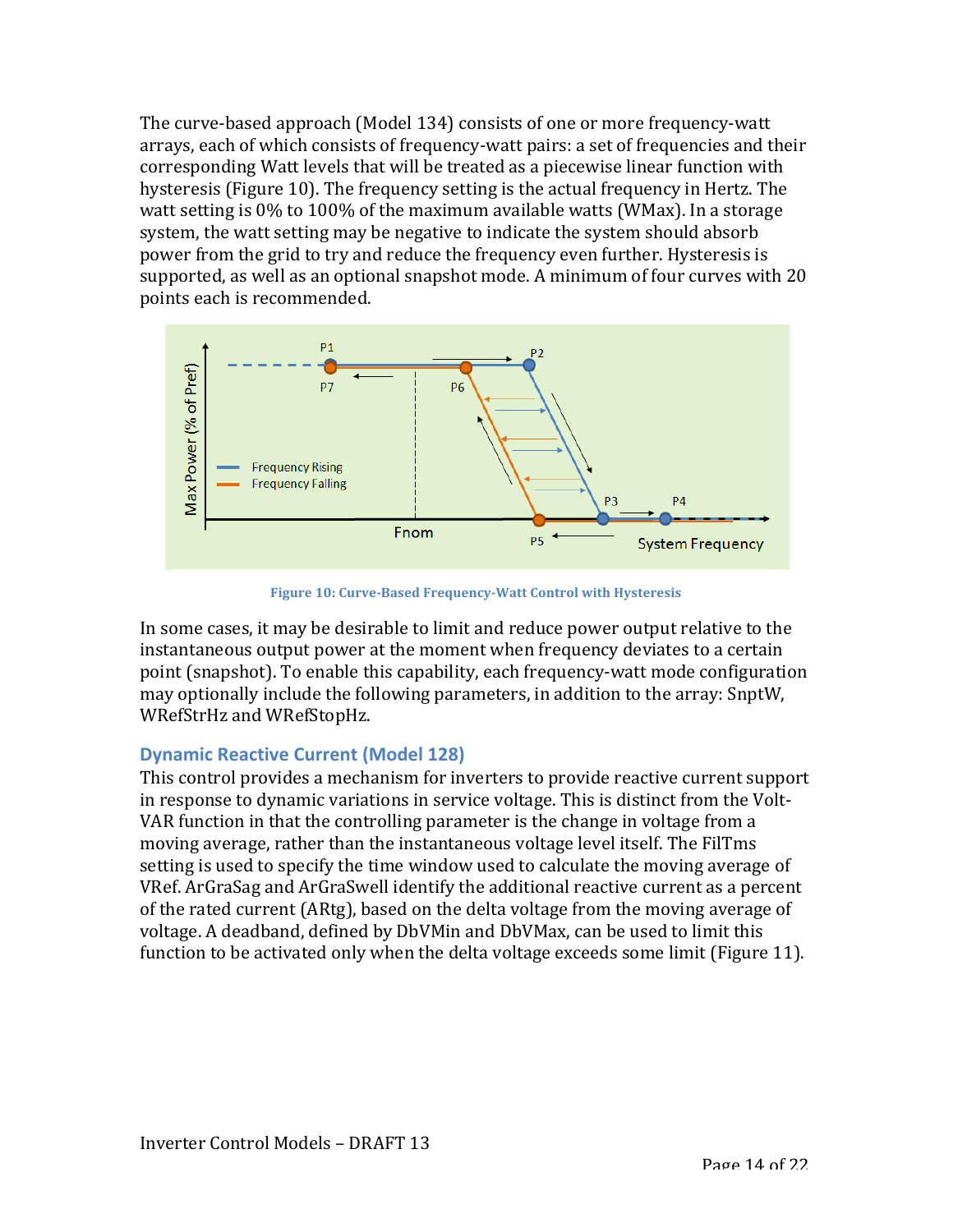

**Figure 11: Dynamic Reactive Current Support** 

The settings identify the boundaries of the reactive current feed-in zones identified by the yellow shaded areas (Figure 12). The use of the deadband between DbVMax and DbVMin allows the activation of this behavior for a voltage sag or swell to be thought of as an "event". The event begins when the present measured voltage moves above the moving average voltage by DbVMax or below by DbVMin, as shown by the blue line in Figure 12 and labeled as  $t0$ .

In the example shown, reactive current support continues until a time HoldTmms after the voltage returns above DbVMin as shown. In this example, this occurs at time t1, and this event continues to be considered active until time t2 (which is t1 + HoldTmms). An optional blocking zone, inside which additional reactive current support is not provided can be defined by the three parameters BlkZnTmms, BlkZnV, and HysBlkZnV.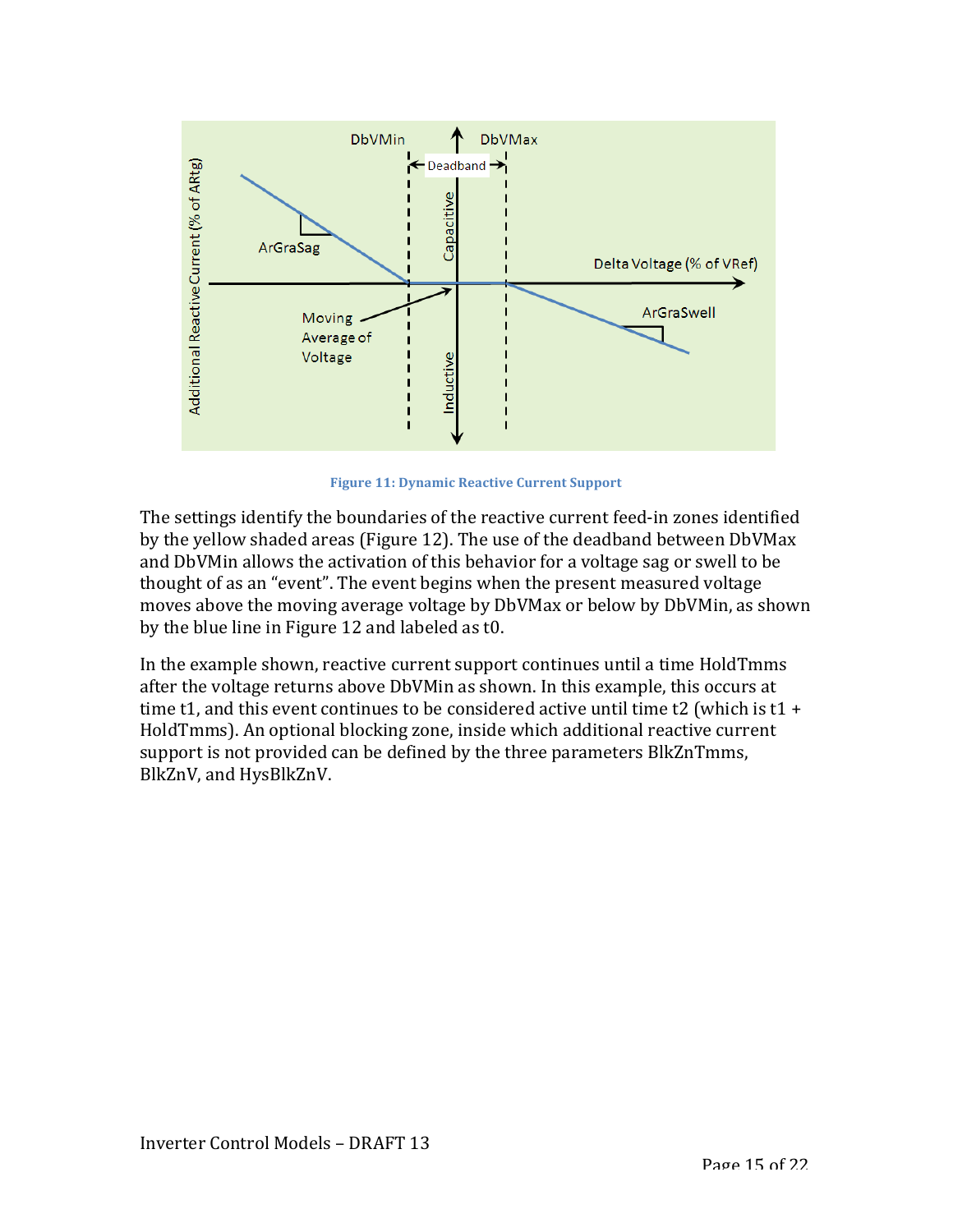

**Figure 12: Activation Zones for Reactive Current Support** 

## **LVRT Arrays (Model 129, Model 137)**

Two duration-volt arrays for low voltage conditions, each of which consists of duration-volt pairs: a set of durations (time at a given voltage) and voltage levels that will be treated as a piecewise linear function. One model (129) represents the "must disconnect" region and the second model  $(137)$  represents the "must remain connected" array (Figure 13). If the "must remain connected" array is not defined, it is assumed to be the same as the "must disconnect" array. The voltage is in percent of VRef, the voltage at the point of common coupling. In addition to the disconnect arrays, additional registers are used to define the reconnect behavior.

LVRT curves are assumed to extend horizontally to the left to zero seconds below the first point in the array and to the right horizontally above the right-most point in the array.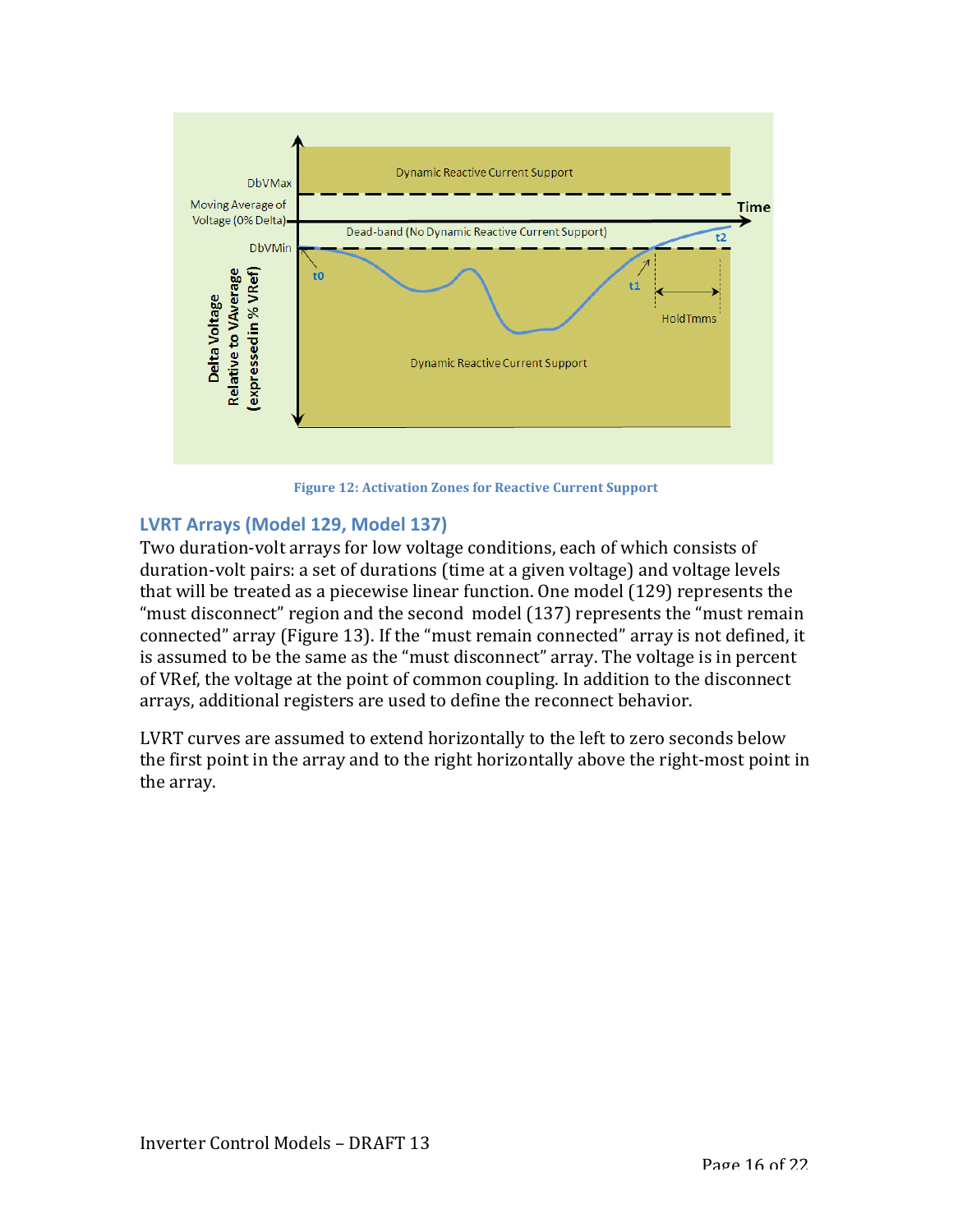

**Figure 13: Use of Curves to Define LVRT Area** 

### **HVRT Arrays (Model 130, Model 138)**

Similar to the LVRT, two duration-volt models with arrays for high voltage conditions, each of which consists of duration-volt pairs: a set of durations (time at a given voltage) and voltage levels that will be treated as a piecewise linear function. The first model (130) represents the "must disconnect" region and the second model  $(138)$  represents the "must remain connected" array (Figure 14). If the "must remain connected" array is not defined, it is assumed to be the same as the "must disconnect" array. The voltage is in percent of VRef, the voltage at the point of common coupling. In addition to the disconnect arrays, additional registers are used to define the reconnect behavior.



**Figure 14: Use of Curves to Define HVRT Area** 

### **Watt-Power Factor Array (Model 131)**

The watt-power factor (PF) control is curve-based with a watt-PF array, consisting of watt-PF pairs: a set of power levels and their corresponding PF setting that will be treated as a piecewise linear function with hysteresis (Figure 15). The watt setting is  $0\%$  to  $\pm 100\%$  of the maximum available watts (WMax). The PF setting is the cosine of the power factor angle, using the EEI power factor sign convention. By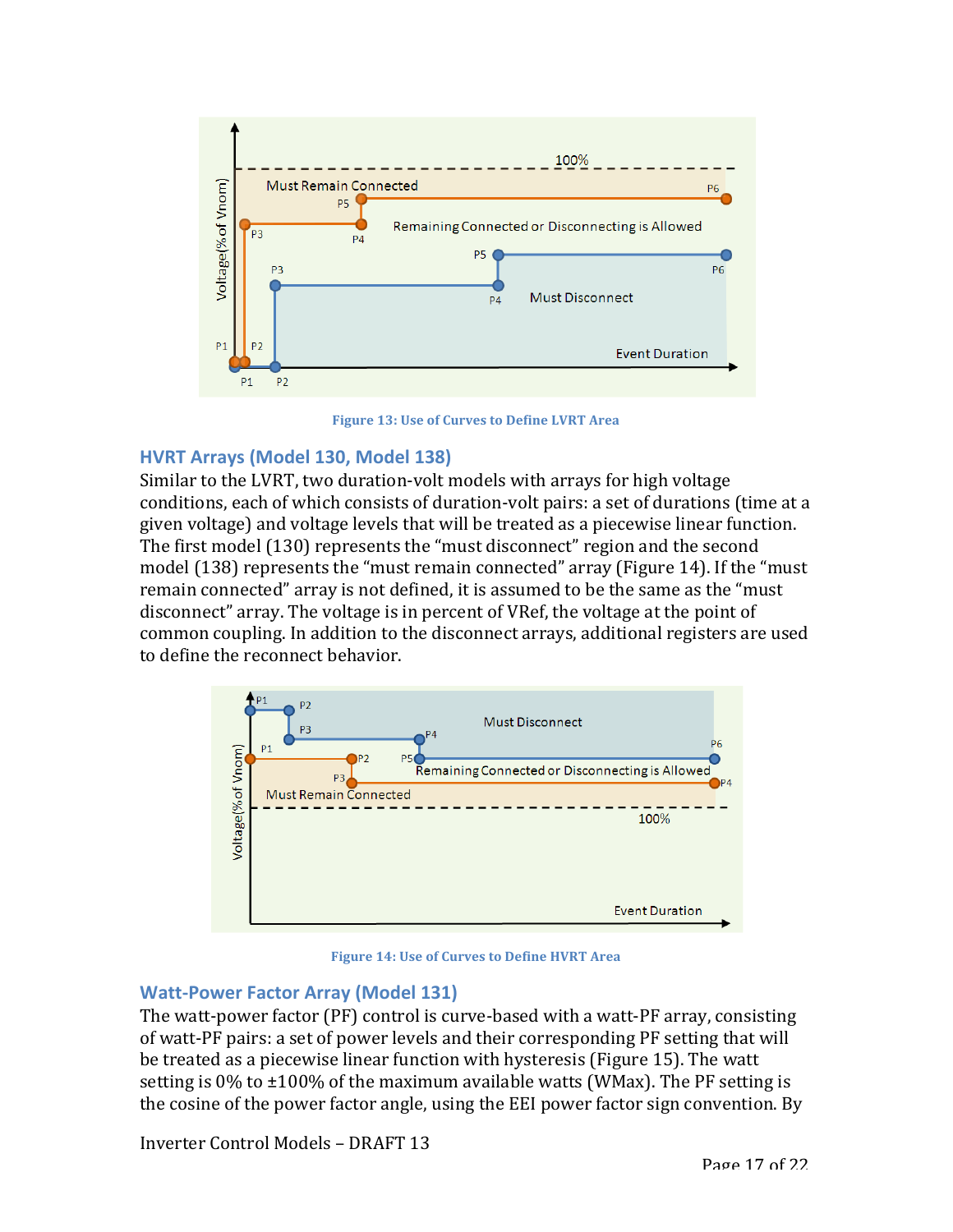using signed power and power factor, this curve can operate in all four quadrants. A minimum of four arrays with 20 points each is recommended.



**Figure 15: Example Watt-PF Curve** 

# **Voltage-Watt Arrays (Model 132)**

This model provides a mechanism to control output power based on the local voltage (Figure 16). One or more voltage-watt arrays are defined, each of which consists of volt-watt pairs: a set of voltage levels and their corresponding watt levels that will be treated as a piecewise linear function with hysteresis. The voltage is in percent of VRef, the voltage at the point of common coupling. The watt setting is  $0\%$ to 100% of the maximum available watts (WMax). A minimum of four arrays with 20 points each is recommended.



**Figure 16: Example Voltage-Watt Curve** 

### **Basic Scheduling (Model 133)**

Most of the control functions described previously can be performed according to a schedule (typically, but not necessarily, time-based). Schedules provide for additional autonomous operation and consist of the schedule x-value meaning, yvalue meaning and an array of control or range  $(x)$  variables and the controlled or target  $(v)$  values. Multiple non-conflicting schedules may be active simultaneously. Inactive schedules must have their ActPoints entry set to zero.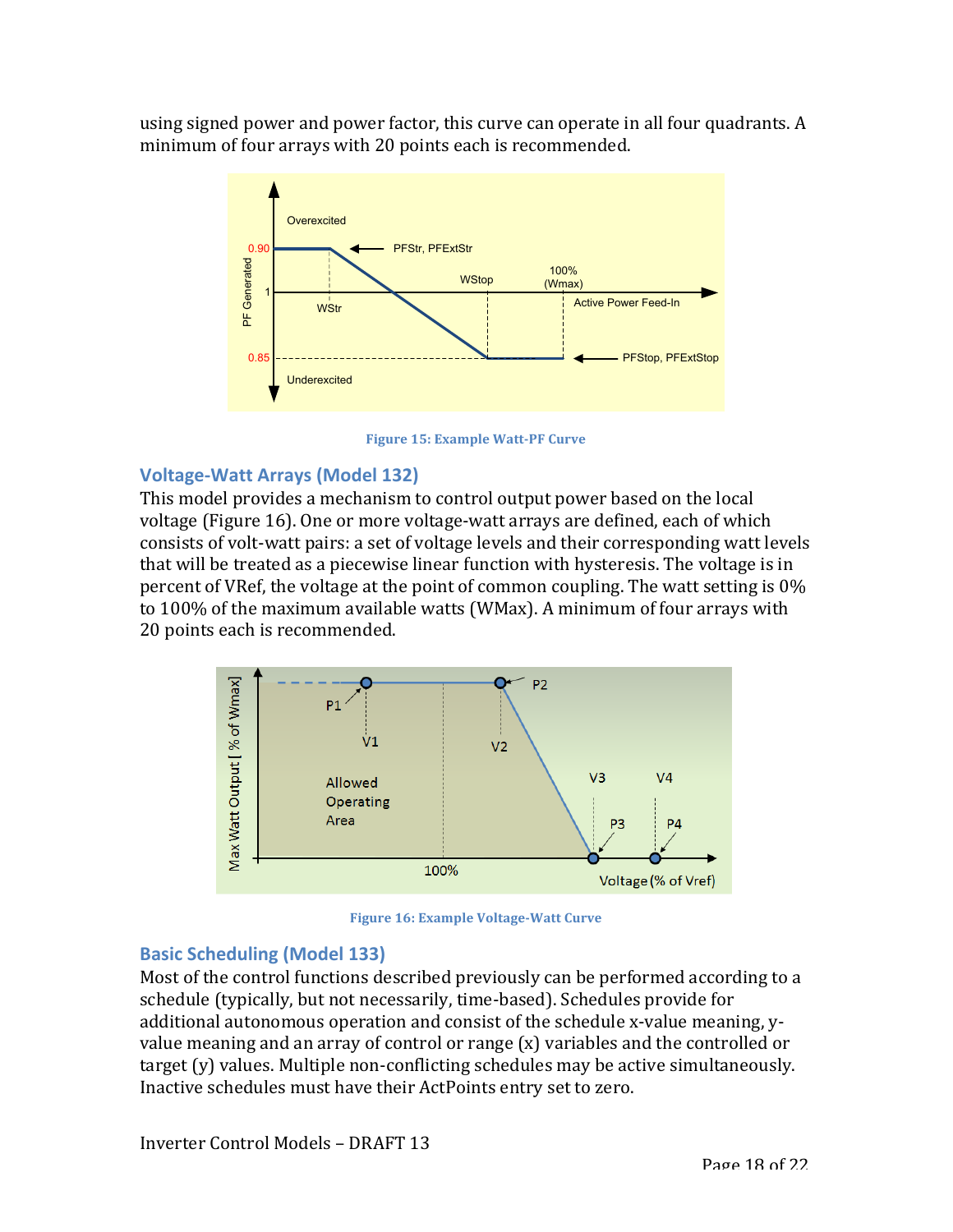Two types of pricing schedules are defined: one where pricing is the control variable and another where pricing is the controlled variable. In the first type, the schedule is an array of pricing values and their corresponding dependent operation (set power output level, charge/discharge gradients, VAR output, etc. In the other case, the control variable is time and the dependent variable the actual pricing value for real or reactive power. This allows a controller to preprogram a day-ahead pricing schedule. This schedule could run in parallel with the first type of pricing schedule or could run on its own with the actual inverter/storage operation determined by manufacturer determined controls.

A minimum of four schedules with 10 entries each is recommended.

### **LFRT Array (Model 135)**

The LFRT model is a duration-frequency array for low frequency conditions, which consists of duration-frequency pairs: a set of durations (time at a given frequency) and frequency values (in Hertz) that will be treated as a piecewise linear function. A single LFRT model is provided with a "must disconnect" curve. Unlike LVRT, no corresponding "must remain connected" curve or model is provided.

### **HFRT Array (Model 136)**

The HFRT model is a duration-frequency array for high frequency conditions, which consists of duration-frequency pairs: a set of durations (time at a given frequency) and frequency values (in Hertz) that will be treated as a piecewise linear function. A single HFRT model is provided with a "must disconnect" curve. Unlike HVRT, no corresponding "must remain connected" curve or model is provided.

# **SunSpec Inverter Control Procedural Requirements**

This section provides recommendations and guidelines for handling of optional registers, writing to read-only registers, reading write-only registers, etc. In the discussion below, a setting is assumed to be a field in a SunSpec model that is defined in the specification as read/write.

### **Error Handling**

There is a need to handle errors in a consistent way for conformance testing and interoperability. Applications need a known way to detect errors and handle them.

#### **Unimplemented Registers**

Optional registers may not be supported by an implementation. In the event an operation on an unimplemented register occurs, the device shall respond as follows:

READ: The value returned is the SunSpec unimplemented value for the data type.

WRITE: The written value is ignored. No exception is generated.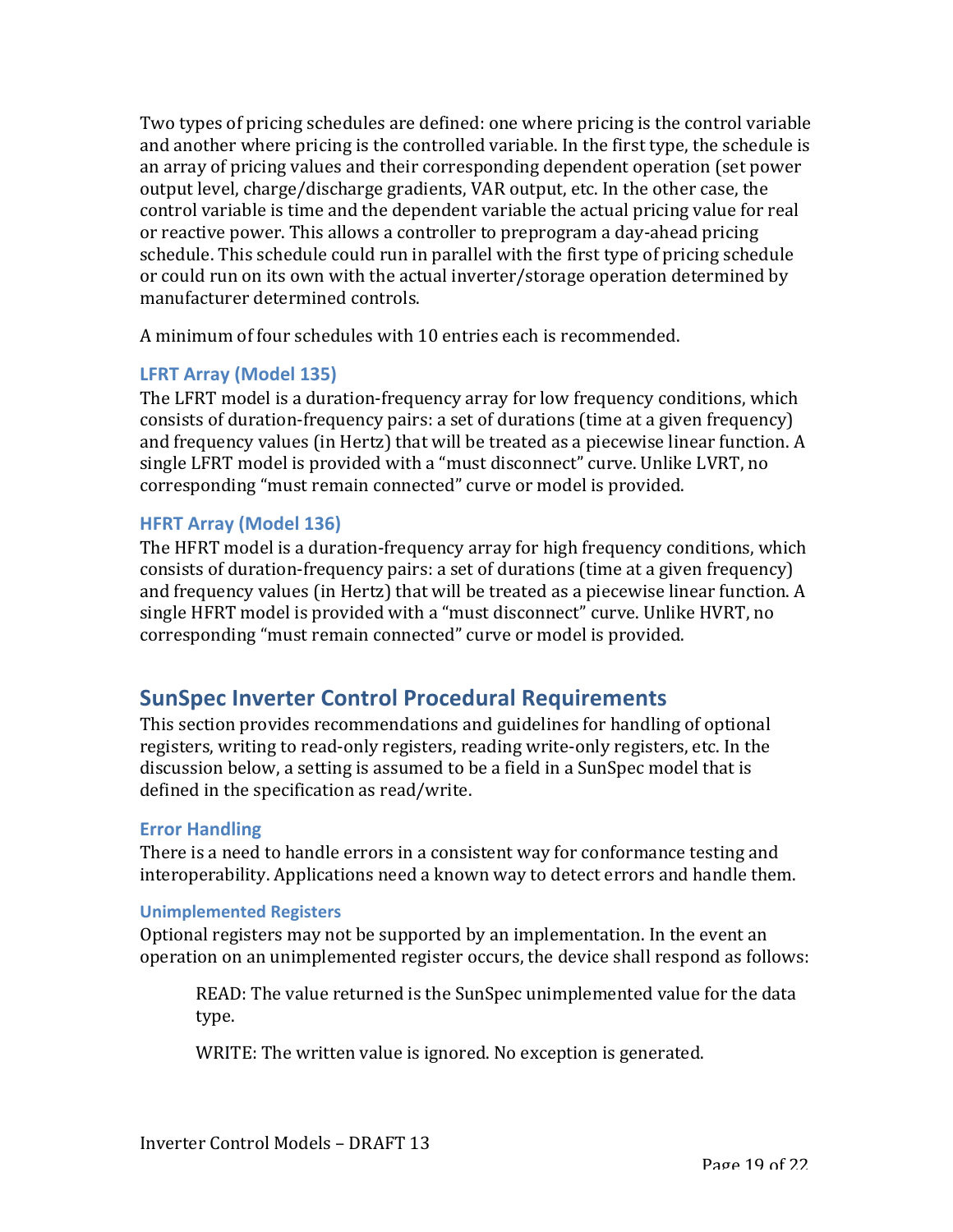#### **Invalid Setting Value**

In the event a setting is written with a value that is not a supported for the implementation, the device shall respond as follows:

WRITE: An exception "3" Illegal Data Value shall be returned and processing of the write operation shall terminate. I.e. previous registers may have been written but no subsequent registers shall be written.

NOTE: Such limitations may be documented in the PICS for the implementation. There is no other SunSpec defined method for specifying or determining limits at this time.

#### **Read-Only and Write-Only Registers**

Attempting to write to a read-only register or read from a write-only register shall result in the following actions:

WRITE to Read-only: The written value is ignored. No exception is generated.

READ from Write-only: If the register is supported returns 0, otherwise returns the unimplemented value for the data type.

#### **Incomplete Enumeration**

An incomplete enumeration occurs when the values for a setting are expressed as an enumerated value and some of the possible valid enumerations in the specification are not valid in the implementation.

READ: Returns the current value.

WRITE: Handled same as an Invalid Setting. The value is not changed and an exception "3" shall be generated.

#### **Incomplete Operation**

SunSpec defines only READ and WRITE operations. Some operations may not take place in time for a Modbus response. If it desired to return an Exception "5" ACKNOWLEDGE, the model must support a completion register. Otherwise, Exception "5" ACKNOWLEDGE shall not be returned. No exception shall be returned.

#### 1.1.1. **Failed Operation**

In the event an operation fails to be completed, but the data value is otherwise valid, it is recommended to return an Exception "4" SERVER DEVICE FAILURE. This could happen when a written data value has been deemed valid by the Modbus software, but is rejected by the actual consumer of the data, or there is a communications failure with the data consumer.

**Procedure for Enabling/Changing Settings Requiring Multiple Write Operations** Implementations must re-enable the control for setting changes to take effect. It is not required or recommended to disable the control to update the settings.

Enable Procedure:

Inverter Control Models – DRAFT 13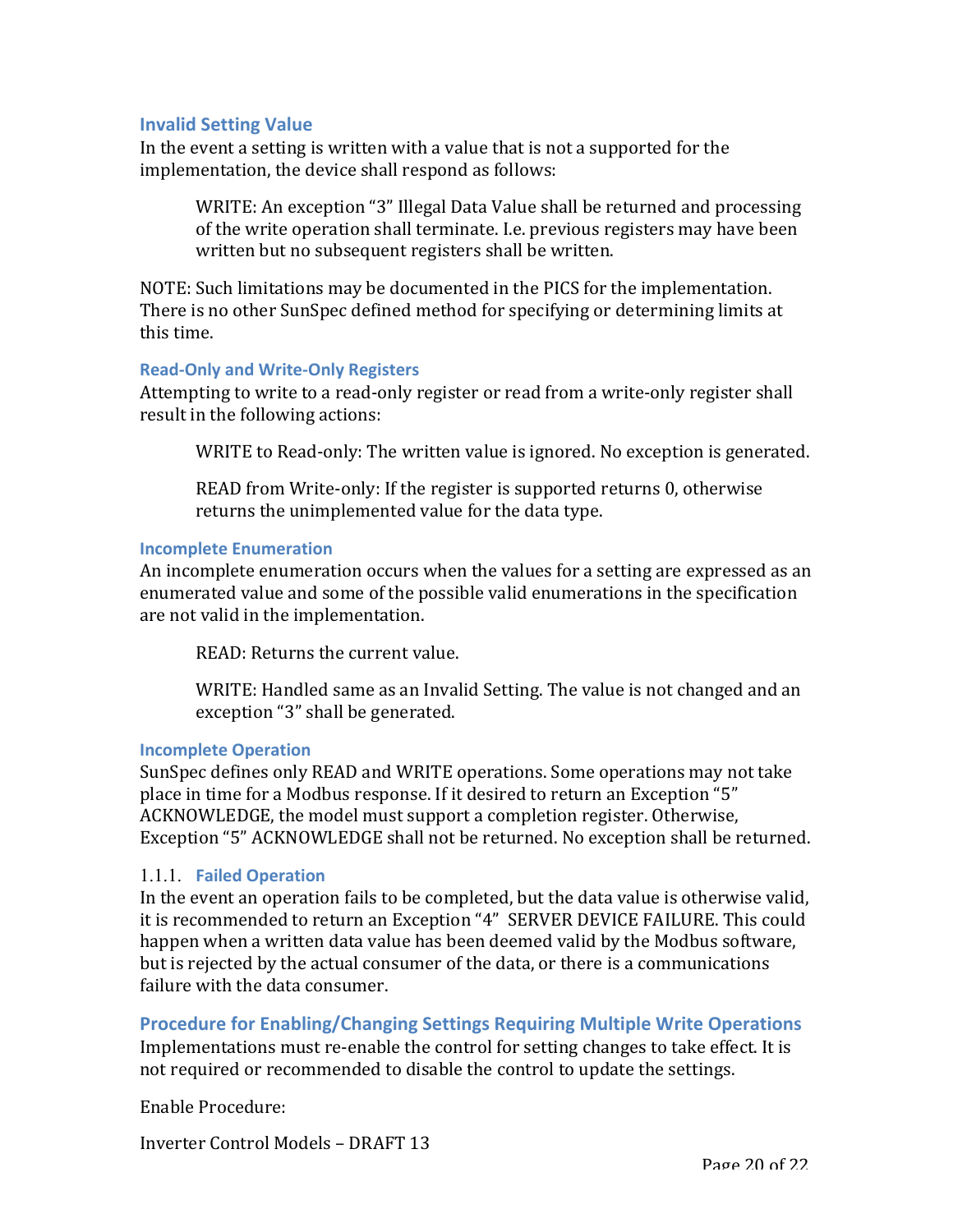- 1. All settings are written
- 2. The activation field is enabled

#### Change Procedure

- 1. Changed settings are written. Changes do NOT take effect, even if the activation field is already enabled, until the activation field is enabled.
- 2. The activation field is enabled

Disable Procedure

1. The activation field is disabled

# **Modbus Security**

It is recognized that where direct control of an inverter's power generation capability is concerned, there is a concern that only authorized personnel or entities are allowed to make changes to the operating settings.

The Modbus standard does not include any mechanism to login or authenticate a master to a slave, or a slave to a master and has historically relied on physical security. SunSpec does not plan to create proprietary extensions to the Modbus standard for authentication.

However, there are common, commercial-off-the-shelf technologies and methods which can be used with Modbus/TCP connections:

- The device can implement 'Permitted Host' lists, preventing control actions from unauthorized IP peers.
- The device can limit control actions to Modbus/TCP clients connecting with SSL/TLS, which can include certificate-based authentication.
- Many cellular and broadband gateways include VPN end-point functionality, which allows remote hosts to securely tunnel standard Modbus/TCP via a bank-quality VPN link to remote sites.

A SunSpec Security Model is currently under development.

# **Certification**

The SunSpec Certified™ program is designed to instill buyer confidence in SunSpec member product solutions by establishing objective criteria for verifying compliance of communication interfaces to SunSpec specifications. This program has been in operation since 2012 and 25 companies have been awarded certification.

The SunSpec Alliance Certification Test consists of submitting a SunSpec PICS (Protocol Implementation Conformance Statement) and successfully executing the SunSpec Alliance Compliance test. Both certification and interoperability testing